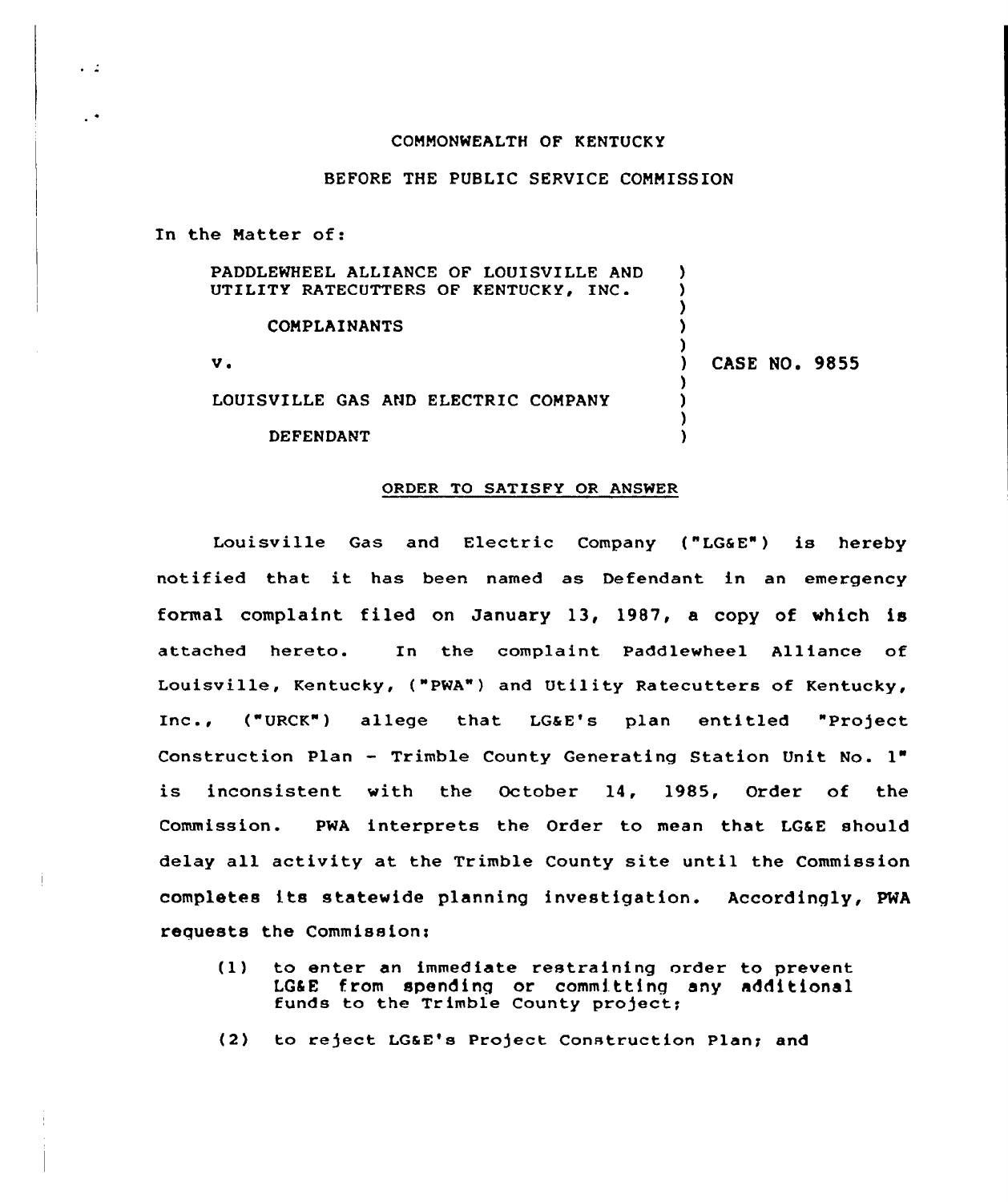(3) to order continued delay in the construction until Administrative Case 308 determines the need for Trimble County Unit l.

The Commission finds that LG&E should respond to this complaint. Also, in order to adequately resolve this matter the Commission believes LGaE should supplement its response to this complaint by providing certain additional information which cannot be readily found in LGaE's plan. The primary purpose of this information is to review the extent of LGRE's financial commitment to the Trimble County project so as to determine the flexibility of incorporating the unit into the Commission's statewide planning effort. First, LGaE should provide the current status of engineering contracts for the sulfur dioxide removal system. Second, LG&E should provide the planned date for synchronization of the Trimble County unit. Third, LGaE should provide any additional updates or revisions to costs or time schedules in LGaE's Project Construction Plan.

IT IS THEREFORE ORDERED that:

 $\ddot{\phantom{a}}$ 

 $\mathbf{r}$ 

Ţ

l. LGaE shall satisfy the matters complained of herein or file <sup>a</sup> written answer to the complaint within 10 days from receipt of this Order pursuant to 807 KAR 5:001, Section 12.

2. LGaE shall provide the other information described herein within 30 days from the date of this Order.

 $-2-$